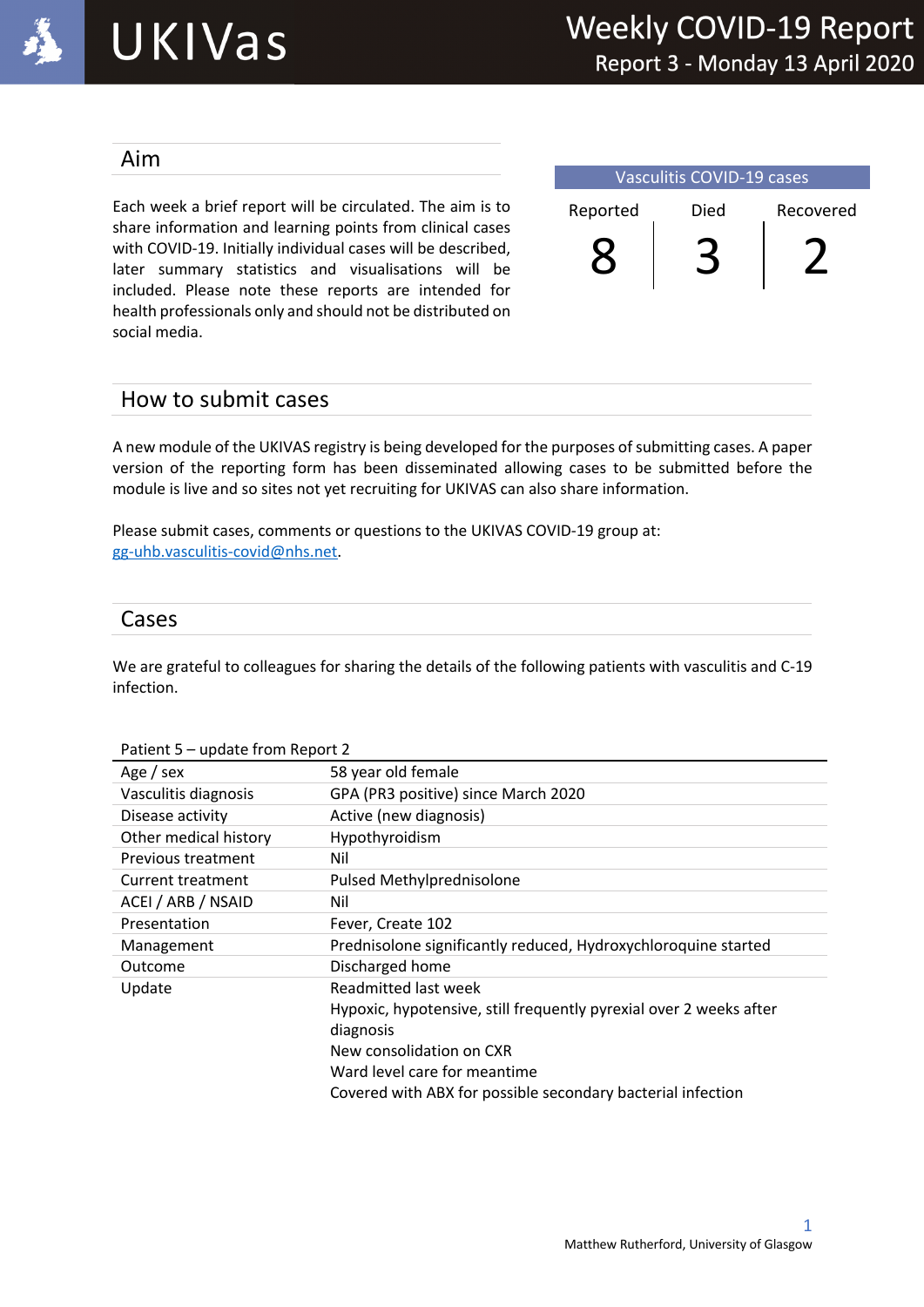

| Patient 7                |                                                                                                     |
|--------------------------|-----------------------------------------------------------------------------------------------------|
| Age / sex                | 81 year old male                                                                                    |
| Vasculitis diagnosis     | <b>PR3 AAV</b>                                                                                      |
| Disease activity         | Minimal                                                                                             |
| Other medical history    | Diabetes, hypertension, ESKD (haemodialysis), connective tissue                                     |
|                          | disease, localised solid tumour                                                                     |
| <b>Current treatment</b> | Prednisolone 30 mg, Azathioprine                                                                    |
| ACEI / ARB / NSAID       | ACEI                                                                                                |
| Presentation             | 1 day history of fever, SOB, lethargy and collapse. Pyrexial, CRP 200.<br>Unilateral consolidation. |
| Management               | Supplemental O2, Prednisolone continued, Azathioprine stopped, ABX                                  |
| Outcome                  | Hospitalised, has withdrawn from treatment, for end of life care                                    |

| Patient 8             |                                                                       |
|-----------------------|-----------------------------------------------------------------------|
| Age / sex             | 72 year old man                                                       |
| Vasculitis diagnosis  | PR3 AAV - lung and kidney involvement                                 |
| Other medical history | CVA, hypertension                                                     |
| Current treatment     | Annual rituximab, no steroids                                         |
| ACEI / ARB / NSAID    | ACEI                                                                  |
| Presentation          | 1 week history of fever, productive cough and dyspnoea.               |
|                       | Sp02 90% on air, CXR clear, Mild AKI, INR > 9.5, lymphopenia, CRP 150 |
| Management            | Supplemental oxygen, ABX, on general ward                             |
| Outcome               | Remains inpatient, improving on minimal oxygen                        |

## Symptom frequency

Dyspnoea was the most common presenting symptom with 7 of 8 patients (88%) presenting with this symptom. Cough and fever were the next most common symptoms both in 4 of 8 patients (50%).

\*Note the individual experiencing haemoptysis and epistaxis was thought to be experiencing a possible flare of vasculitis